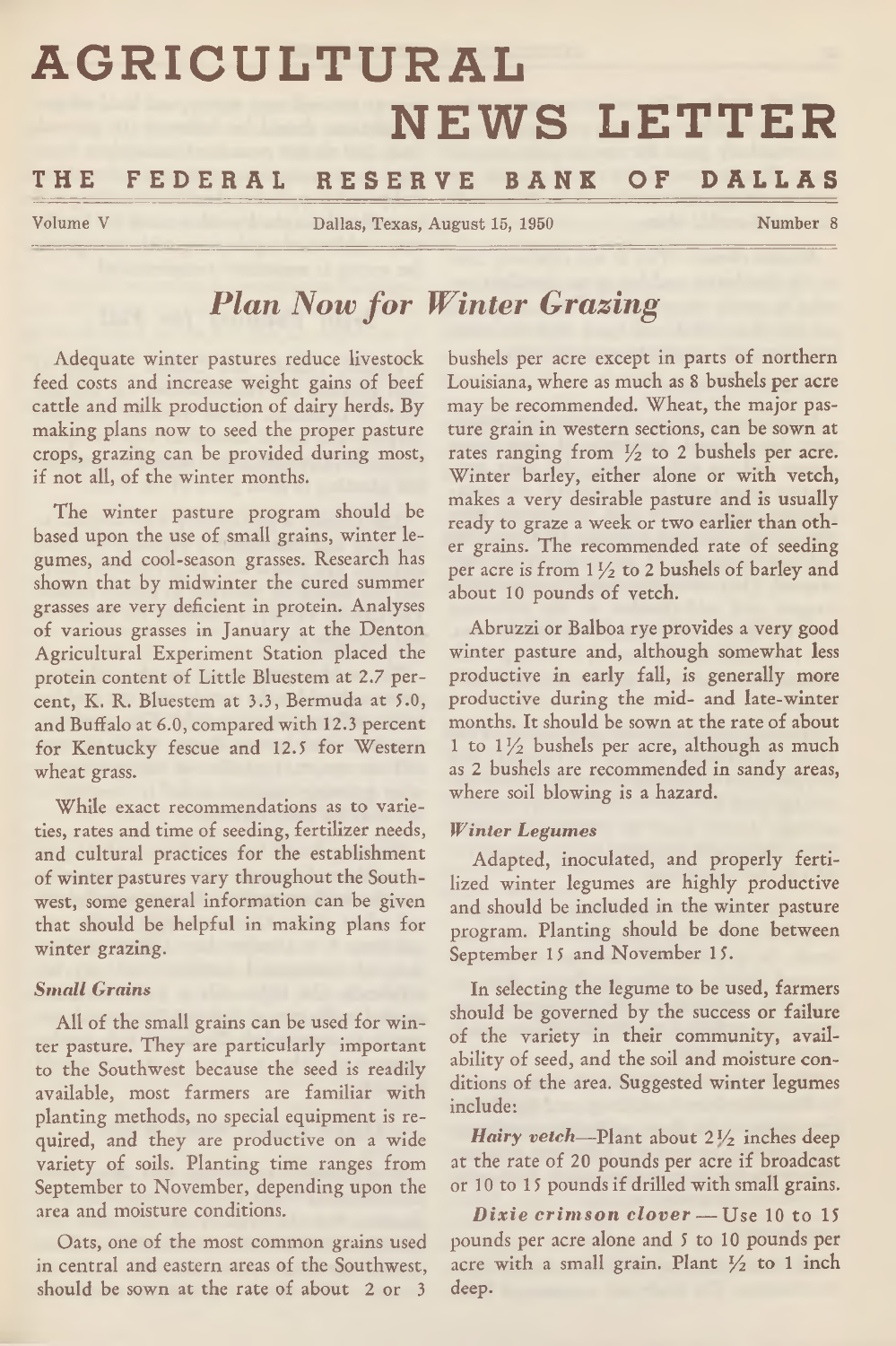*Black medic*—This relatively new clover has given excellent results in certain areas and is particularly good for use in pasture mixtures. Planting rate is 10 to 15 pounds per acre in pasture mixtures or 15 to 20 pounds per acre if seeded alone.

*Button clover*—This is also relatively new to the Southwest and has given excellent results in many communities. From 15 to 20 pounds of scarified seed (seed with the outer hull removed) should be sown per acre.

#### *Cool-season Grasses*

Experiment stations throughout the Southwest have tested hundreds of cool-season grasses and are still searching for more productive strains and better cultural and management methods. To date, the fescues have proved to be the most desirable. Of these, Alta 144 and Kentucky 31 are probably the best adapted. They should be seeded between mid-August and mid-October at the following rates per acre: 3 to 5 pounds in 3-foot rows, 5 to 10 pounds in 2-foot rows, 10 to 15 pounds if broadcast, or 5 to 10 pounds if seeded with a legume.

Harding grass has given good results at the Texas Experiment Station at Denton, and test plantings of adapted strains of Brome and orchard grass have proved satisfactory in other sections. Dallis grass in combination with White clover and lespedeza has given good results in the coastal area.

In the seeding of these grasses, it is important that a firm seed bed, relatively free from weeds, be prepared and the seed drilled and covered lightly, usually not deeper than */z* inch. The tiny seeds are not able to push their way to the surface if germination occurs much deeper than 1 inch.

These grasses usually provide some pasture by December but should be grazed lightly the first season so the plant can build up sufficient root stock to survive the following summer. Heavy grazing is generally possible during the second and subsequent seasons.

#### *Fertilization*

All winter pastures will benefit from proper fertilization. The kinds and amounts of fertilizer to be used vary widely, and local recommendations should be followed. In general, from 200 to 400 pounds of a complete fertilizer (one containing nitrogen, phosphate, and potash) applied at the time of seeding will be profitable in the humid areas of the Southwest. Additional topdressing with nitrogen in the spring is sometimes recommended.

# *Irish Potatoes for Fall*

LaSalle, LaSoda, and DeSoto varieties of Irish potatoes are recommended for the fall crop in Louisiana. These varieties generally outyield and are of somewhat superior quality to the Triumph, the standard variety for fall planting in most parts of the State.

The LaSoda is particularly well adapted to shipping and commands a premium on most markets. The plants set a crop relatively early and are somewhat resistant to mosiac disease. The LaSalle variety is excellent for home use and local markets.

To avoid a poor stand in the fall crop, growers should make certain that the seed has had a sufficient "rest period." This period is that time after harvest during which the seed will not sprout, regardless of temperature or other growing conditions, and is from 60 to 100 days for most varieties.

Planting should be done about mid-August in northern Louisiana and about September 1 in the southern sections. Use large seed pieces and plant about 12 inches apart in the row and from 3 to 5 inches deep. Liberal applications of commercial fertilizer will pay big dividends. On light soils a 6-8-8 fertilizer applied at the rate of 600 to 1,000 pounds per acre is recommended. On heavy soils similar amounts of either a 5-10-5 or 4-12-4 should be used.

#### *Dairy Cows Need Water*

It is common knowledge that dairy cows need adequate water for maximum milk production, but the urgency of this need frequently is not realized. Louisiana State University specialists point out that, with an average ration, about 10 pounds, or more than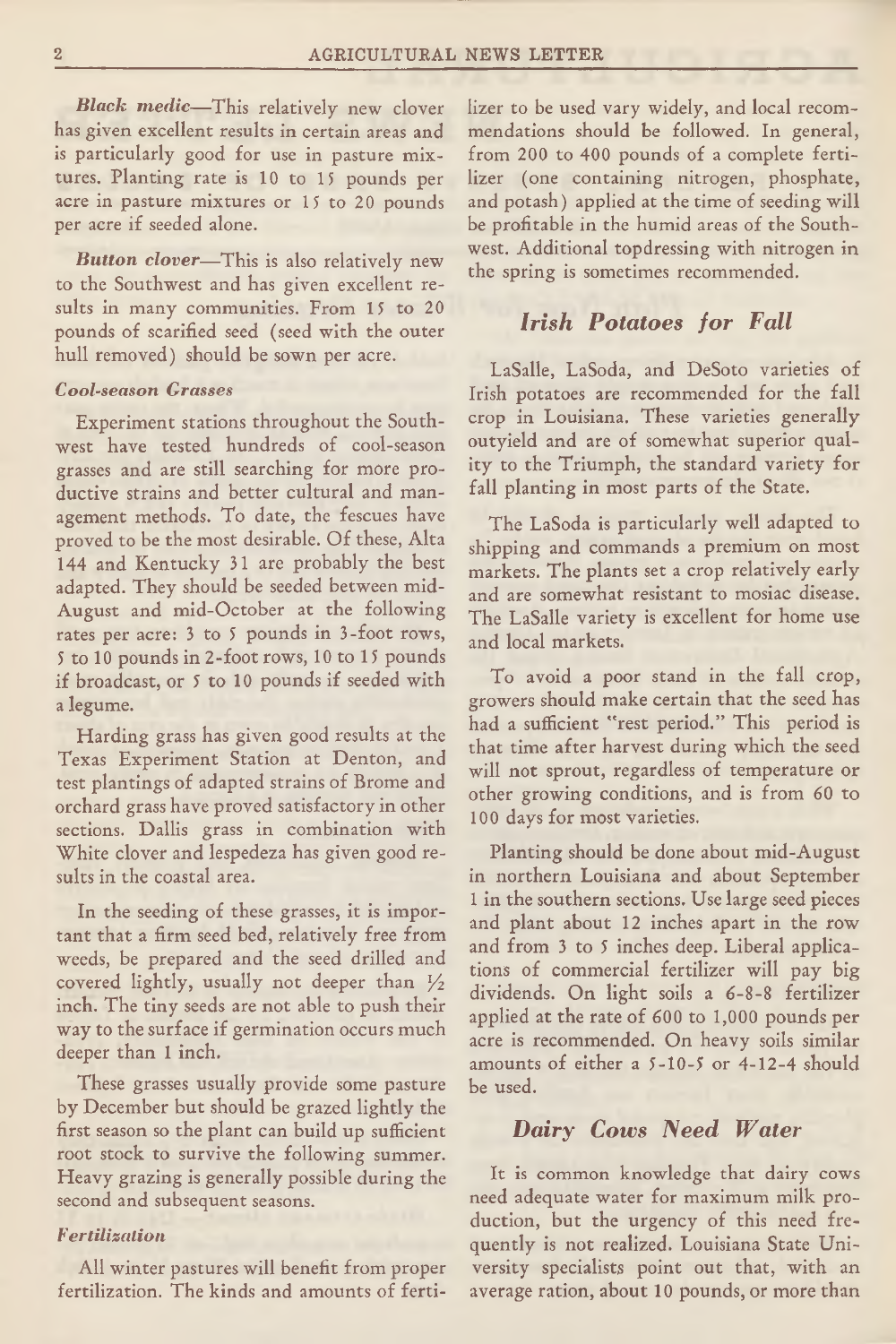1 gallon, of water are required for every pound of dry matter consumed. If insufficient water is provided, the cow usually eats less feed in order to keep her water and feed supply in balance. If forced to restrict her feed and water intake, milk production will be decreased.

Frequent watering is as essential as the quantity of water available. If forced to walk a great distance in the hot sun for water, or if watered only once or twice a day, cows will not consume sufficient water for maximum production.

# *Leafy***,** *Green Alfalfa Hay Best*

Alfalfa hay that contains a large percentage of leaves and is bright green in color is the most valuable, according to C. L. Canode, Oklahoma A. & M. College agronomist. Leafiness is an indication of a relatively high protein content, and green color, the presence of Vitamin A. Stemmy, brown alfalfa hay is usually very low in feeding value.

In order to produce alfalfa hay with these desirable properties, the crop should be cut when the plants are one-tenth to one-fourth in bloom and the hay handled when it is in a tough or slightly tough condition. Overdrying results in shattering of leaves and loss of color.

#### *Feed Value of Citrus Molasses*

Citrus molasses, a by-product of canning hearts and juices of citrus fruits, is about equal to corn molasses and about 95 percent as efficient as ground milo for fattening beef calves, according to tests by Texas A. & M. College.

In these tests three lots of beef calves averaging about 460 pounds were used. The ration for the check lot consisted of cottonseed meal, ground milo, Atlas silage, and prairie and alfalfa hay. Four pounds of citrus molasses were substituted for 4 pounds of ground milo in lot No. 2, and 4 pounds of corn molasses were substituted in the ration of lot 3. The calves were kept on feed for 140 days, beginning November 10, 1949.

Total gain of about 270 pounds per steer and average daily gain of 1.9 pounds during the period were about the same for the three lots. Steers in each of the lots consumed about the same amount of feed, although the calves fed molasses cleaned up their feed sooner and refused feed less frequently.

On the basis of prices prevailing during the feeding period, the feed cost for 140 days was \$61.73 per steer for the lot receiving no molasses, \$52.89 for the lot receiving corn molasses, and \$52.51 for the steers receiving citrus molasses. While the first lot sold for nearly 50 cents per hundred pounds more than the others, the profit per steer was about \$5.00 less because of the higher feed costs.

On the basis of feed required per hundred pounds of gain, the two types of molasses were worth about the same, or \$44 per ton, with ground milo worth \$48 per ton.

# *Quality Eggs Pay Off*

Quality eggs frequently bring a premium of 5 or more cents per dozen when sold on a graded basis, and the egg grading program sponsored by the United States Department of Agriculture and state agricultural colleges is placing this method of selling within the reach of more and more farmers. Production of topquality eggs is thus becoming increasingly important in obtaining highest profits in the poultry business.



Temperature and humidity are the two most important factors governing the quality of eggs, according to F. Z. Beanblossom, extension poultry marketing specialist of Texas A. & M. College. In order to maintain quality, eggs should be cooled as quickly as possible after laying to a temperature of about 65 degrees Fahrenheit and held in a room 'where the humidity is generally not lower than 75 percent.